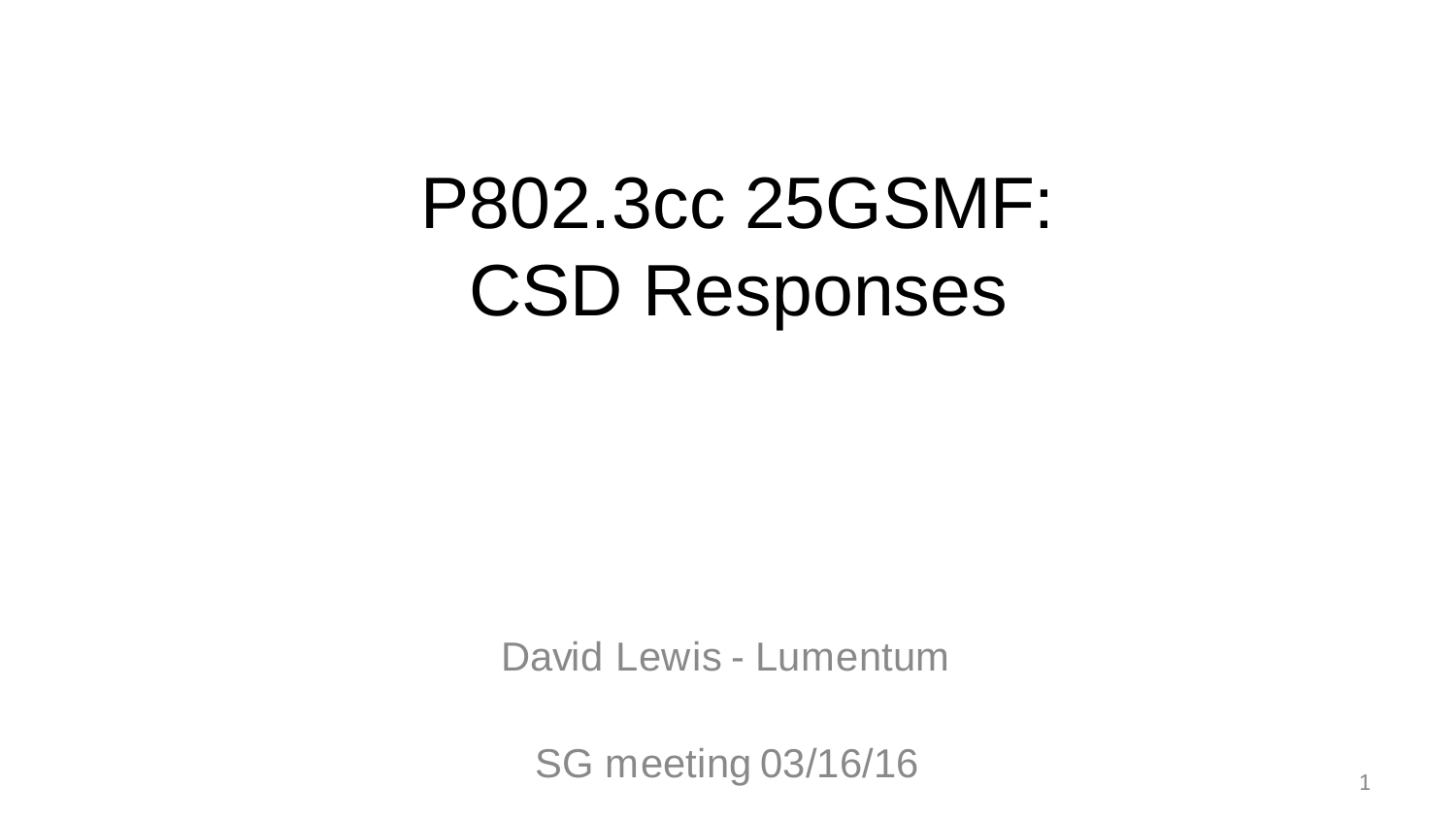# Managed Objects

**Describe the plan for developing a definition of managed objects. The plan shall specify one of the following:**

- **a) The definitions will be part of this project.**
- **b) The definitions will be part of a different project and provide the plan for that project or anticipated future project.**
- **c) The definitions will not be developed and explain why such definitions are not needed.**
- The definition of protocol independent managed objects, to be included in Clause 30 of IEEE Std 802.3, will be part of this project.
- In addition it is expected that the definition of Simple Network Management Protocol (SNMP) managed objects, written using the Structure of Management Information version 2 (SMIv2), and making reference to the protocol independent managed objects provided by this project, will be added in a future amendment to, or revision of, IEEE Std 802.3.1 IEEE Standard for Management Information Base (MIB) Definitions for Ethernet.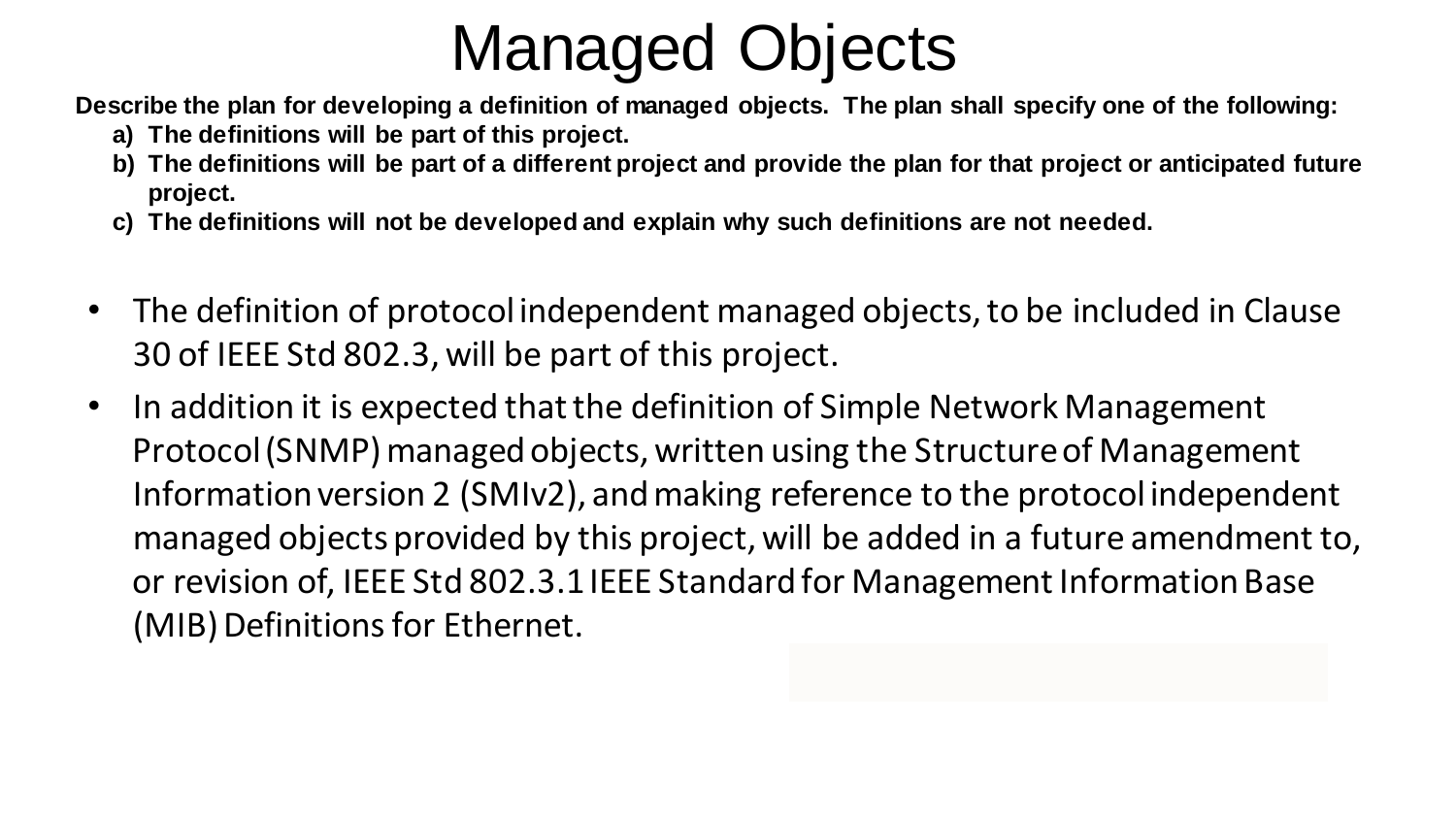

**A WG proposing a wireless project shall demonstrate coexistence through the preparation of a Coexistence Assurance (CA) document unless it is not applicable.**

- **a) Will the WG create a CA document as part of the WG balloting process as described in Clause 13?**
- **b) If not, explain why the CA document is not applicable**
- N/A since this is not a wireless project.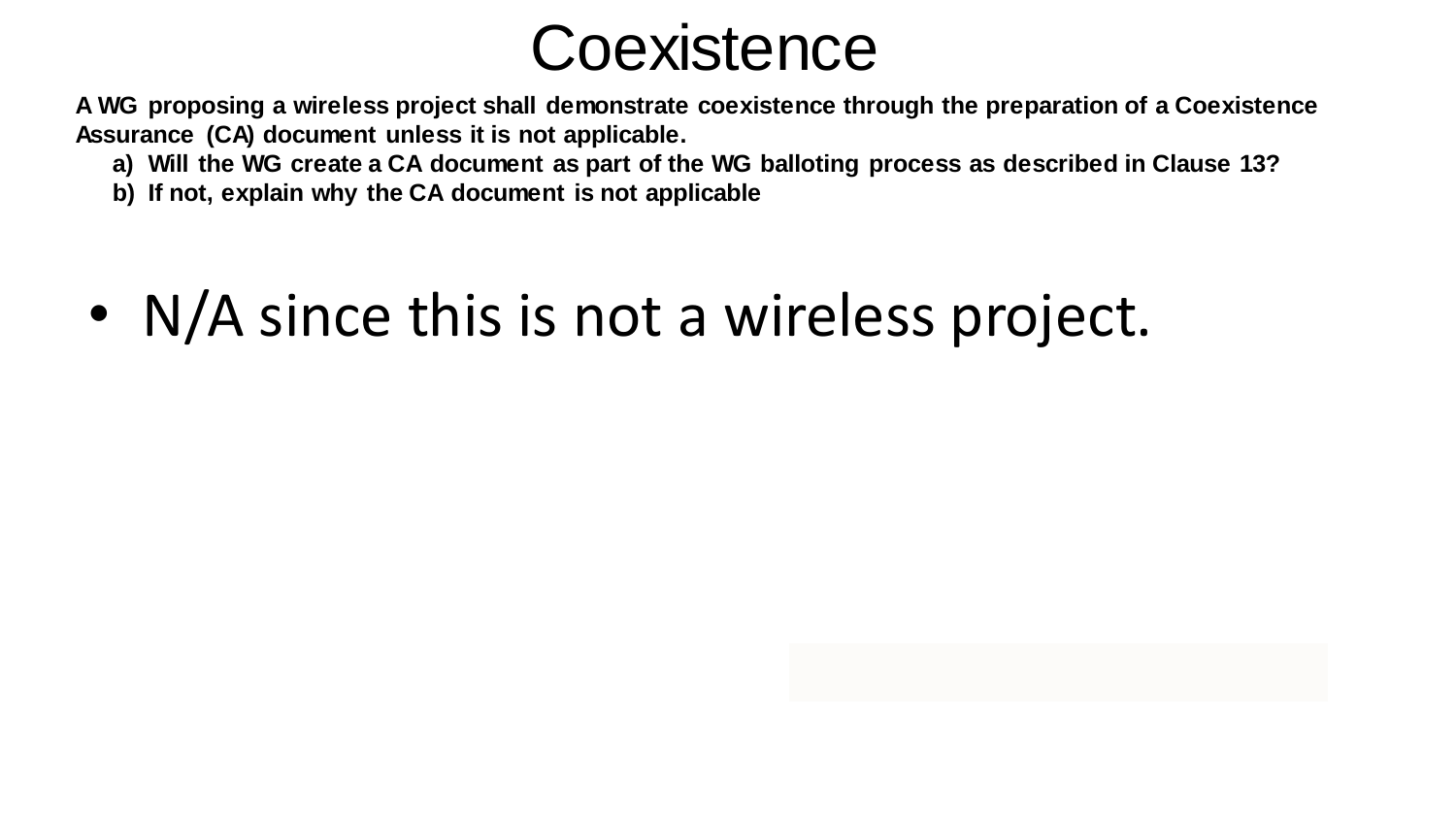### Broad Market Potential

**Each proposed IEEE 802 LMSC standard shall have broad market potential. At a minimum, address the following areas:**

- **a) Broad sets of applicability.**
- **b) Multiple vendors and numerous users.**
- Ethernet is widely deployed for access switch to switch applications in enterprise applications. As access switch downlink speeds increase from 1 Gb/s to 2.5 Gb/s the corresponding uplink speeds will increase from 10 Gb/s to 25 Gb/s. This higher speed is needed throughout the enterprise campus network, including for reaches greater than those developed in P802.3by.
- 10 km reach addresses the needs of enterprise campus and other adjacent applications.
- 10 km and 40 km reaches address the needs of metro and other adjacent applications.
- In metropolitan networks the core operates at 100 Gb/s and requires tributary feeds at rates higher than 10 Gb/s. The natural next step is 25 Gb/s, which matches the per-lane rate of several 100 Gb/s PMDs used for these networks.
- 113 participants attended the "25 Gb/s SMF Ethernet PMD" Call-For-Interest. 66 individuals representing at least 48 companies indicated that they would support the standardization process. It is anticipated that there will be sufficient participation to effectively complete the standardization process including representatives from end-users, equipment manufacturers and component suppliers.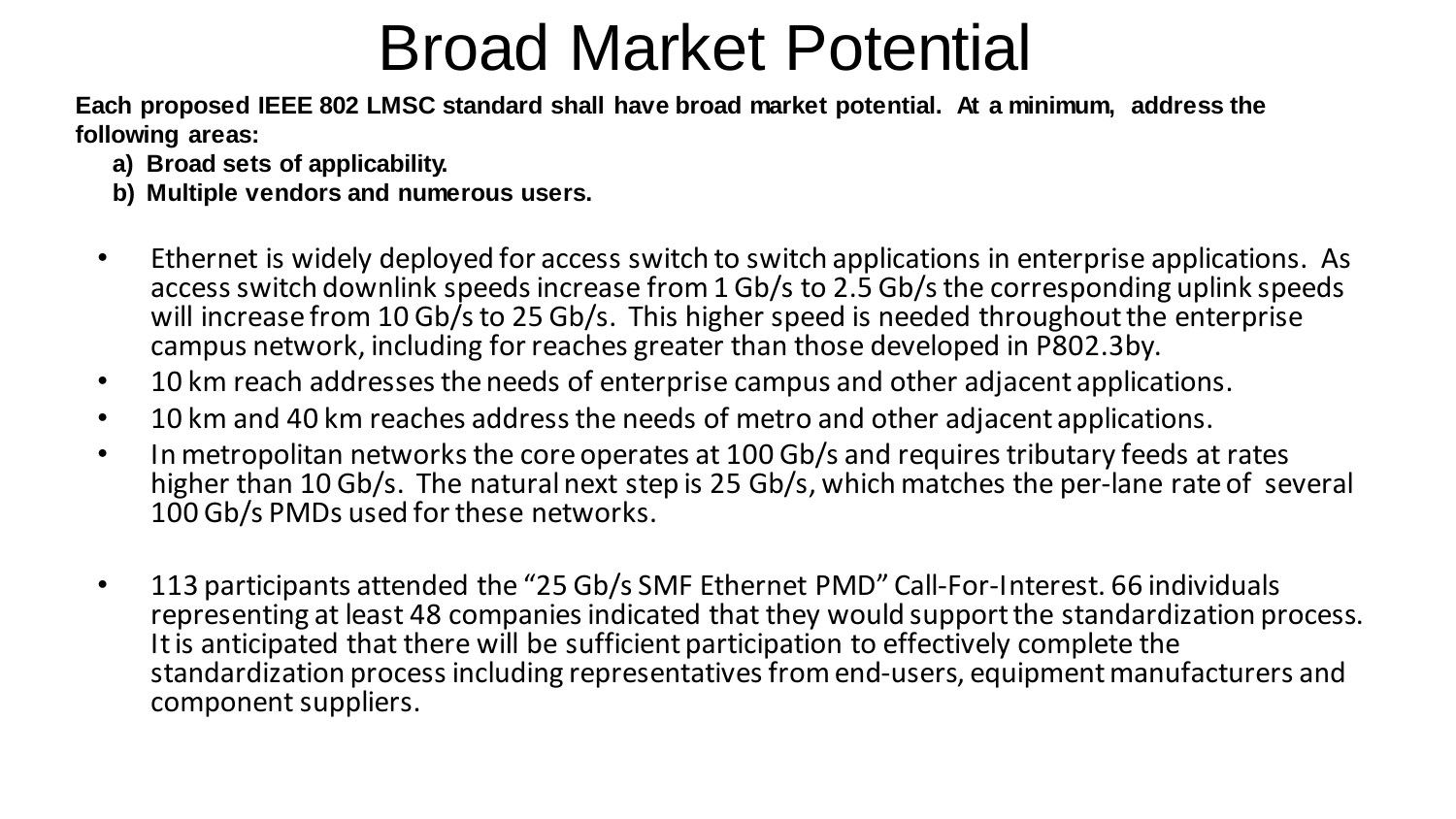# **Compatibility**

**Each proposed IEEE 802 LMSC standard should be in conformance with IEEE Std 802, IEEE 802.1AC, and IEEE 802.1Q. If any variances in conformance emerge, they shall be thoroughly disclosed and reviewed with IEEE 802.1 WG prior to submitting a PAR to the Sponsor.**

- **a) Will the proposed standard comply with IEEE Std 802, IEEE Std 802.1AC and IEEE Std 802.1Q?**
- **b) If the answer to a) is "no", supply the response from the IEEE 802.1 WG.**
- **c) Compatibility with IEEE Std 802.3**
- **d) Conformance with the IEEE Std 802.3 MAC**
- **e) Managed object definitions compatible with SNMP**
- As an amendment to IEEE Std 802.3 as amended by the IEEE P802.3by project, the proposed project will remain in conformance with the IEEE 802 Overview and Architecture, the bridging standards IEEE Std 802.1D and IEEE Std 802.1Q and clause 105 introduced by IEEE P802.3by.
- As an amendment to IEEE Std 802.3 as amended by the IEEE P802.3by project, the proposed project will follow the existing format and structure of IEEE 802.3 MIB definitions by providing a protocolindependent specification of managed objects.
- Utilizing the 25GBASE-R MAC, PCS, and PMA the new PMD(s) maintain the same relationship to IEEE Std 802.3 as IEEE P802.3by 25 Gb/s PMDs.
- The proposed amendment will conform to the full-duplex operating mode of the IEEE 802.3 MAC.
- The project will include a protocol independent specification of managed objects with SNMP management capability to be provided in the future by an amendment to or revision of IEEE Std. 802.3.1.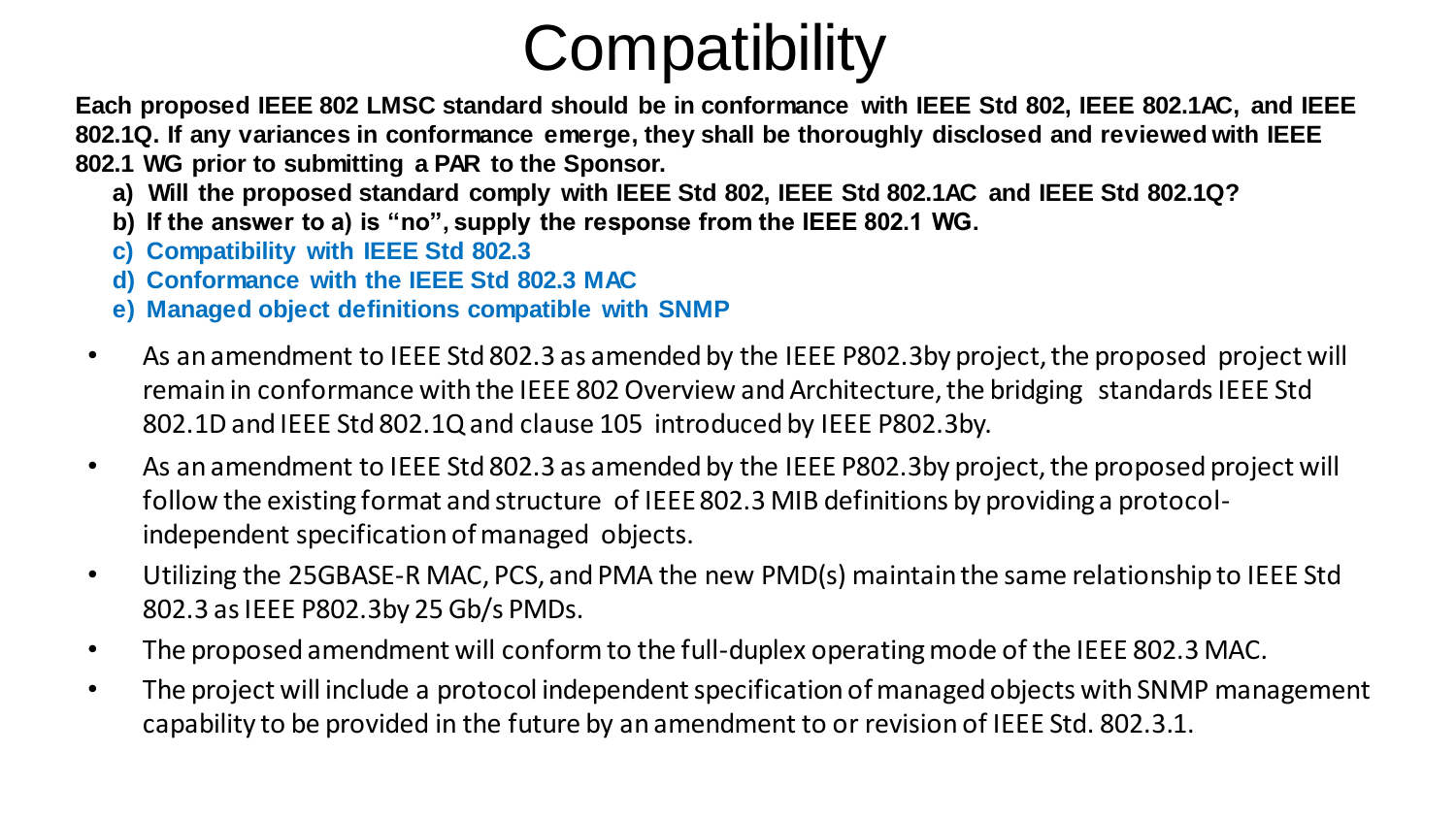#### Distinct Identity

**Each proposed IEEE 802 LMSC standard shall provide evidence of a distinct identity. Identify standards and standards projects with similar scopes and for each one describe why the proposed project is substantially different.**

**Substantially different from other IEEE 802.3 specifications / solutions.**

- There is no standard or project developing a standard that supports point-to-point Ethernet at 25 Gb/s for reaches greater than 100 m.
- There is no standard or project developing a standard that supports point-to-point Ethernet over single-mode fiber cabling at a data rate of 25 Gb/s.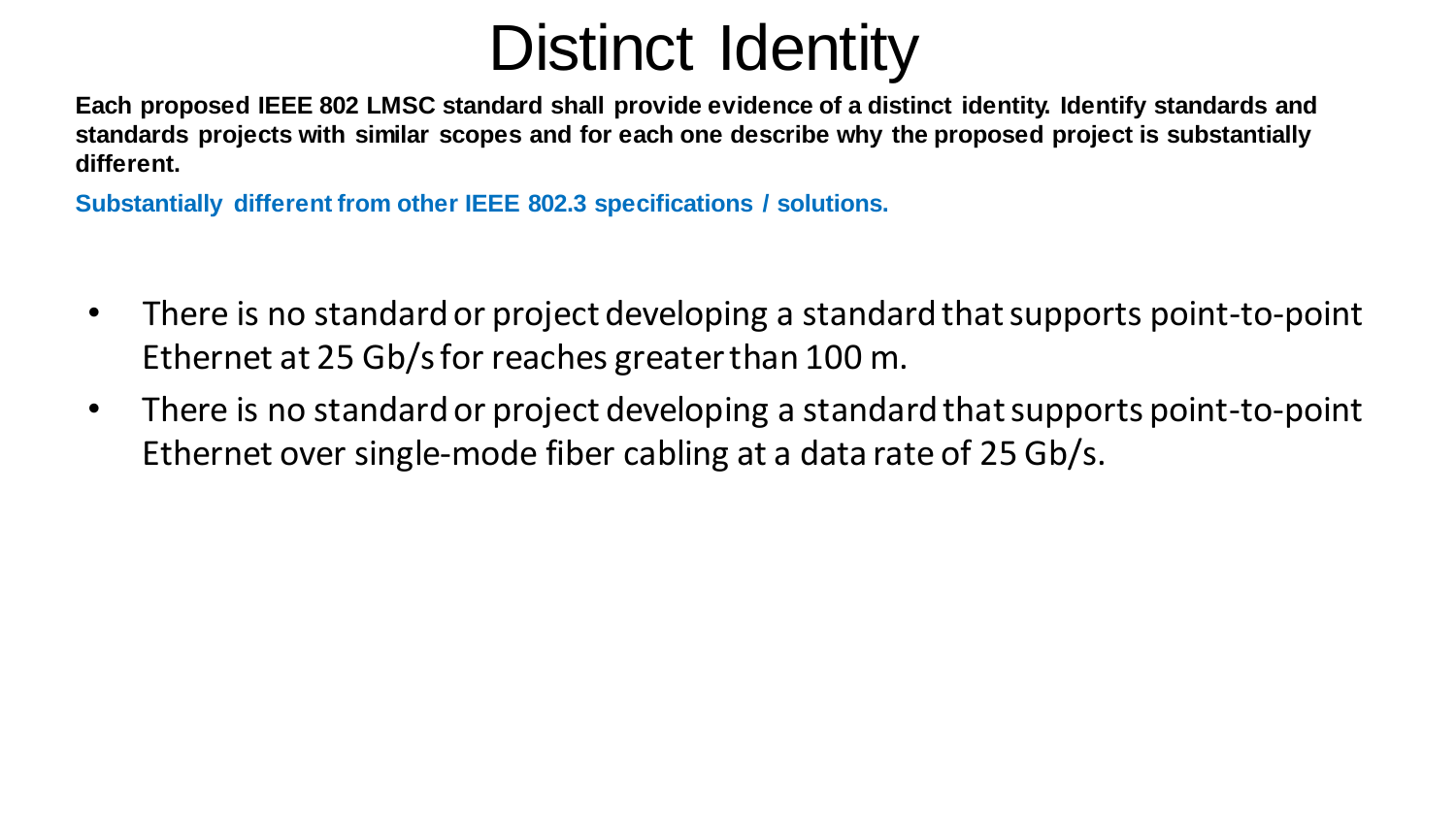### Technical Feasibility

**Each proposed IEEE 802 LMSC standard shall provide evidence that the project is technically feasible within the time frame of the project. At a minimum, address the following items to demonstrate technical feasibility:**

- **a) Demonstrated system feasibility.**
- **b) Proven similar technology via testing, modeling, simulation, etc.**
- **c) Confidence in reliability.**
- The initial 25 Gb/s Ethernet specifications are nearing completion and 100 Gb/s Ethernet systems based on 25 Gb/s technologies are already shipping.
- Component vendors are currently delivering 100 Gb/s PMDs organized as 25 Gb/s per lane including: 100GBASE-LR4 and 100GBASE-ER4. Subcomponents from these PMDs can be re-used for the proposed 25 Gb/s single-mode PMD(s).
- Other standards bodies including ITU-T is standardizing 100 Gb/s applications based on 25 Gb/s lane rates including reaches up to 40 km. Subcomponents from those applications can be re-used for 25 Gb/s PMDs.
- Fibre Channel has standardized a 10 km SMF optical transceiver for 32GFC with similar characteristics to those required by this project.